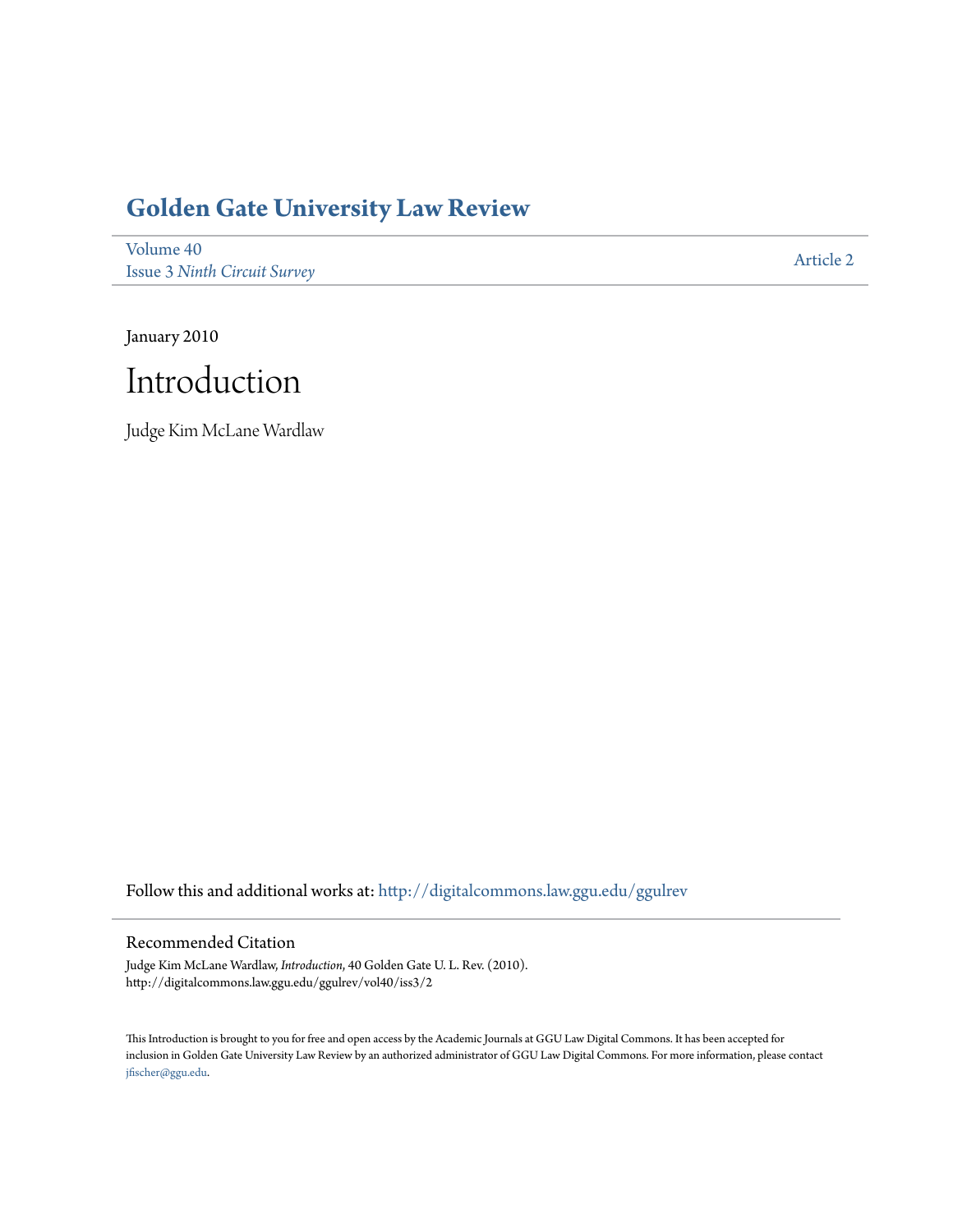# INTRODUCTION

### *THE HONORABLE KIM MCLANE WARDLAW\**

 "Constitutions should consist only of general provisions," Alexander Hamilton once explained.<sup>1</sup> "The reason is, that they must necessarily be permanent, and that they cannot calculate for the possible change of things. $n^2$  As the Framers predicted, "things" certainly have changed. In 1791, when the Bill of Rights was ratified, much correspondence was sent by horseback, often taking days to reach its final destination. I personally recall the days when – as an attorney in private practice – I would carefully draft a letter to opposing counsel, drop it in the mail, and not expect a response for weeks. Today, with the advent of the Internet and the invention of text messaging, written communications are transmitted instantaneously over a truly worldwide network. How do the "general provisions" of the Fourth Amendment apply to modes of communication sent via technologies that were likely beyond the wildest imagination of the Founders? And how can we ensure that our answers to today's legal questions provide principled guidance to future jurists called upon to address issues arising from tomorrow's technological developments? We, after all, are no more capable of predicting the course of future technological change than were the Framers.

At the Ninth Circuit Court of Appeals, we often consider the application of the Constitution's "general provisions" to new technologies. When we do, we not only resolve the question before us, but we necessarily contribute to the doctrinal framework within which future technologies will be considered. For instance,

1

United States Circuit Judge, United States Court of Appeals for the Ninth Circuit. The views expressed in this introduction are my own and do not necessarily reflect the views of my colleagues or of the United States Court of Appeals for the Ninth Circuit. 1 Alexander Hamilton, Third Speech at New York Ratifying Convention (June 28,

<sup>1788),</sup> in 5 Papers of Alexander Hamilton 114, 118 (Harold C. Syrett ed., 1962). <sup>2</sup> *Id.*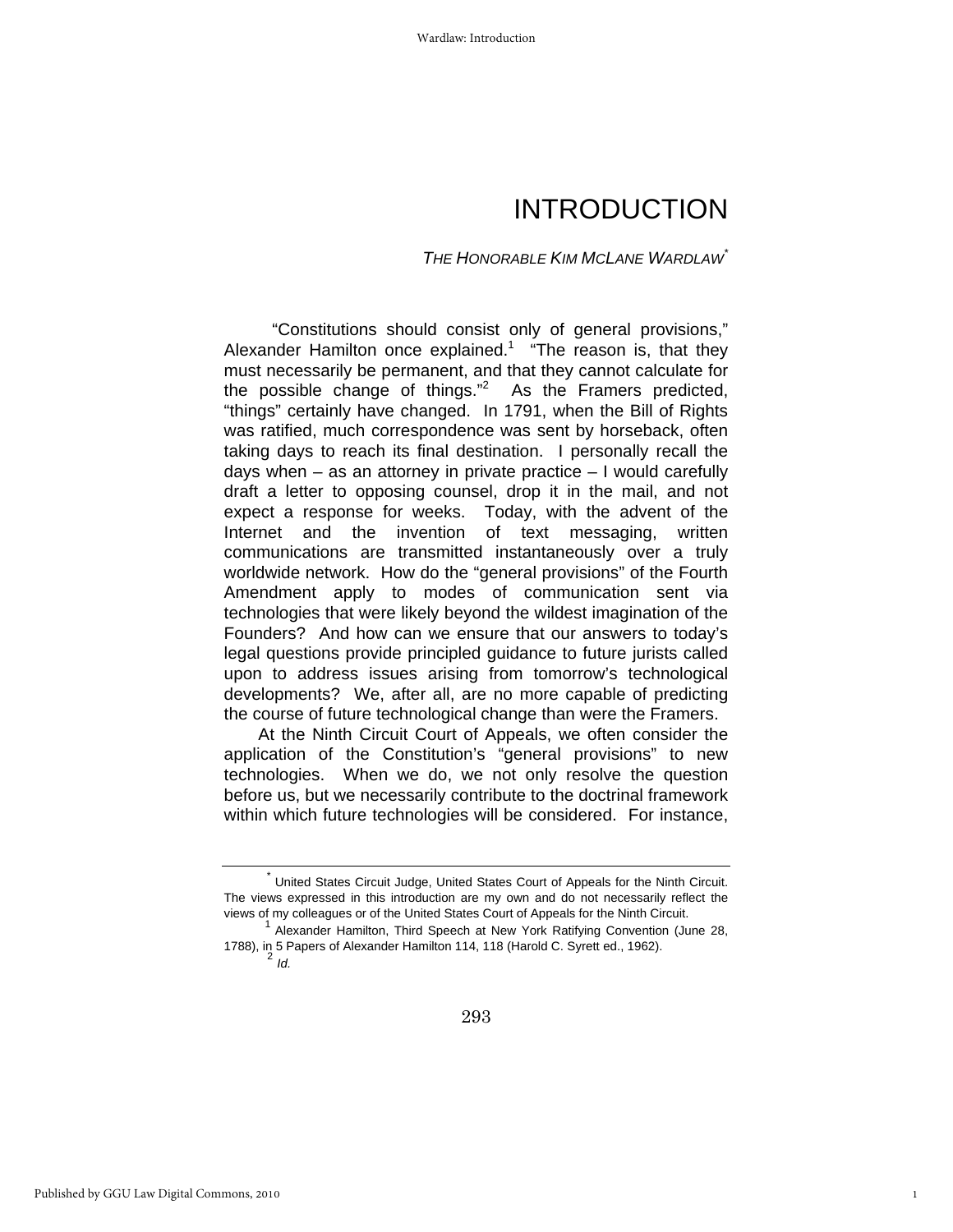# 294 GOLDEN GATE UNIVERSITY LAW REVIEW [Vol. 40]

in *Quon v. Arch Wireless Operating Co., Inc.*, 3 we had to decide whether a police department acted unconstitutionally when it searched personal text messages that its officers sent or received on two-way pagers. As we considered the question, we observed that "[t]he extent to which the Fourth Amendment provides protection for the contents of electronic communications in the Internet age is an open question," and that the "recently minted standard of electronic communication via e-mails, text messages, and other means opens a new frontier in Fourth Amendment jurisprudence."<sup>4</sup> In exploring this "new frontier," we were not without guidance, however. We began our constitutional analysis by citing the text of the Fourth Amendment, and we proceeded to apply the lessons of existing precedent to this relatively new form of communication.<sup>5</sup> The Supreme Court granted certiorari to address this issue – not because there exists an inter-circuit split, as this question has been decided only by the Ninth Circuit – but most likely because of the importance of defining reasonable expectations of privacy in the information age. (The *Quon* opinion also was the first in the nation to decide whether a wireless service was an "electronic communication service" under the Stored Communications Act, an issue that the Supreme Court did not take up for decision.).

The past year has provided us many more opportunities to explore these new frontiers. In United States v. Payton,<sup>6</sup> – the subject of an article in this edition of the Golden Gate University Law Review – and *United States v. Comprehensive Drug Testing,*  Inc.,<sup>7</sup> we examined the constitutionality of searches of information electronically stored on personal and proprietary computers. In each case, we revisited first principles established in the Constitution, examined case law interpreting the constitutional provisions at issue, and applied that body of doctrine to new facts.

Similarly, in *Bryan v. McPherson*, 8 – the subject of another article in this edition – we considered the constitutional implications of a police officer's use of the Taser X26, a stun gun that uses compressed nitrogen to propel electrically charged aluminum darts toward its target. To nobody's surprise, the

<sup>&</sup>lt;sup>3</sup> Quon v. Arch Wireless Operating Co., Inc., 529 F.3d 892 (9th Cir. 2008).

 $^{4}$  *ld.* at 904.

<sup>&</sup>lt;sup>5</sup> *Id.* at 904–05.

 $6$  United States v. Payton, 573 F.3d 859 (9th Cir. 2009).

<sup>&</sup>lt;sup>7</sup> United States v. Comprehensive Drug Testing, Inc., 579 F.3d 989 (2009) (en banc).

 $8$  Bryan v. McPherson, 590 F.3d 767 (9th Cir 2009).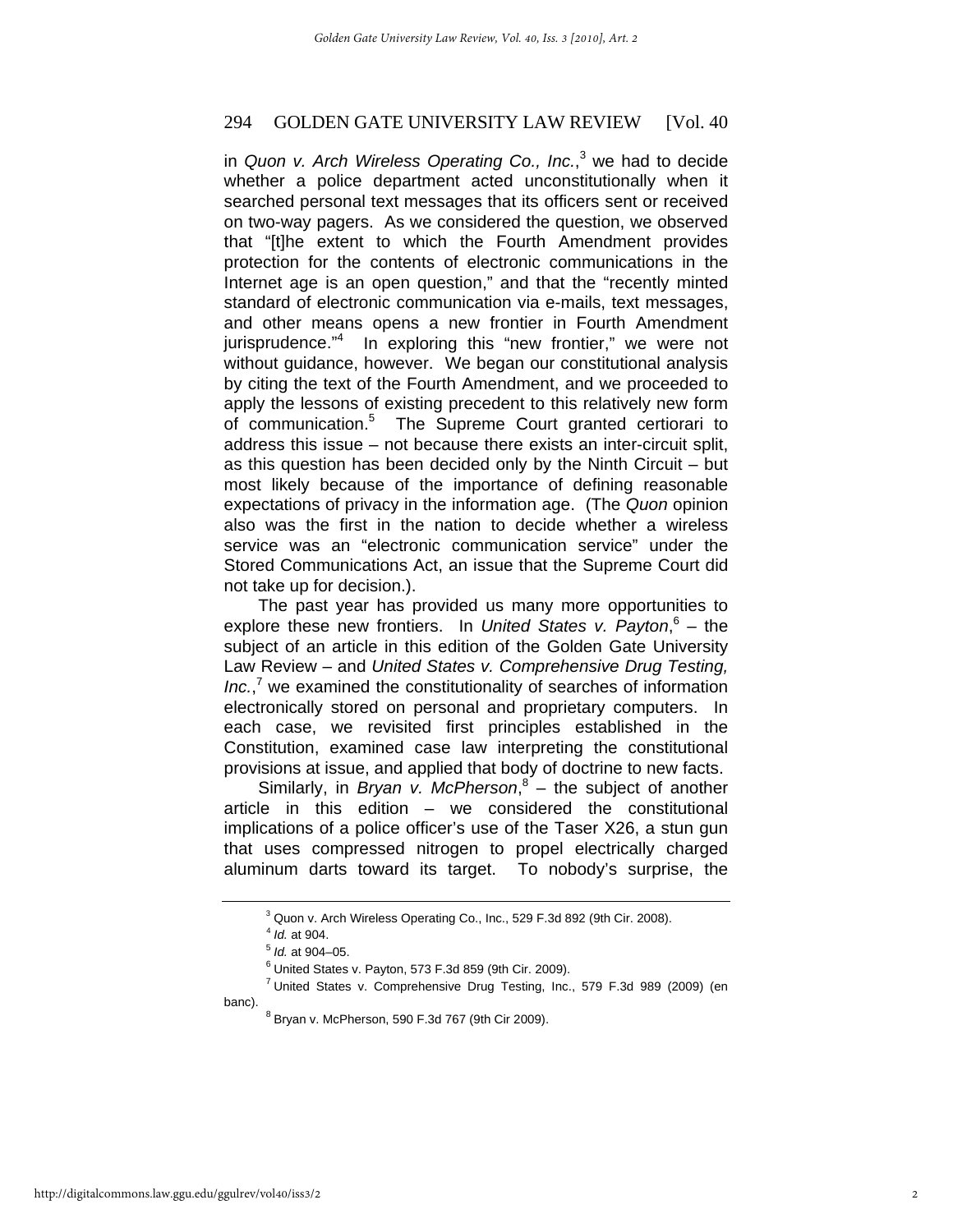#### 2010] *JUDGE KIM M. WARDLAW* 295

Constitution lacks explicit instructions on the circumstances under which this state-of-the-art law enforcement tool lawfully may be deployed. But it does provide us with guiding principles, the foundation upon which case law has developed. Thus, in *Bryan*, we returned to the analytical framework of *Graham v. Connor*,<sup>9</sup> and its progeny, which instructed us to consider the government's interest in the use of the Taser, which, in turn, depended on the severity of the crime at issue, the immediacy of any threat imposed by the suspect, and the suspect's resistance to arrest. The invention of the Taser was not license for the courts to remake the law – a task exclusively within the province of the people and their elected representatives – but was instead a reason to apply existing law to new law enforcement technology.

Technological innovations often present our court with interesting issues of local governance as well. Last year, in *Sprint*  v. Palos Verdes,<sup>10</sup> we were called upon to examine the extent of municipalities' authority to regulate the placement and aesthetics of cellular telephone towers in light of a federal statute enacted to facilitate the development of wireless services. In analyzing the federal, state, and local laws governing the issue, we took note of the longstanding "tension between technological advancement and community aesthetics."<sup>11</sup> Similarly, today, we are currently considering the extent to which a city may regulate state-of-the-art billboards, including "supergraphic signs" and displays featuring digital content.<sup>12</sup>

There is no doubt that, given its large population, geographic reach, and the diverse, creative and innovative people and industries within its jurisdiction, the Ninth Circuit Court of Appeals will continue to be among the first in the nation to address legal questions involving novel technologies. However, technological change does not come to the Ninth Circuit exclusively in the form of legal issues which we are called upon to resolve. I am proud to say that our court has embraced new technologies to improve the administration of justice in a myriad of ways. Litigants are now able to file documents electronically, saving time and resources. Web-based streaming media permit members of the public to observe oral arguments even when they are unable to attend

<sup>&</sup>lt;sup>9</sup> Graham v. Connor, 490 U.S. 386 (1989).

<sup>&</sup>lt;sup>10</sup> Sprint v. Palos Verdes, 583 F.3d 716 (9th Cir. 2009).<br><sup>11</sup>  $Id$ . at 720.

<sup>&</sup>lt;sup>12</sup> See World Wide Rush v. City of Los Angeles, No. 08-56454 (argued and submitted December 10, 2009).